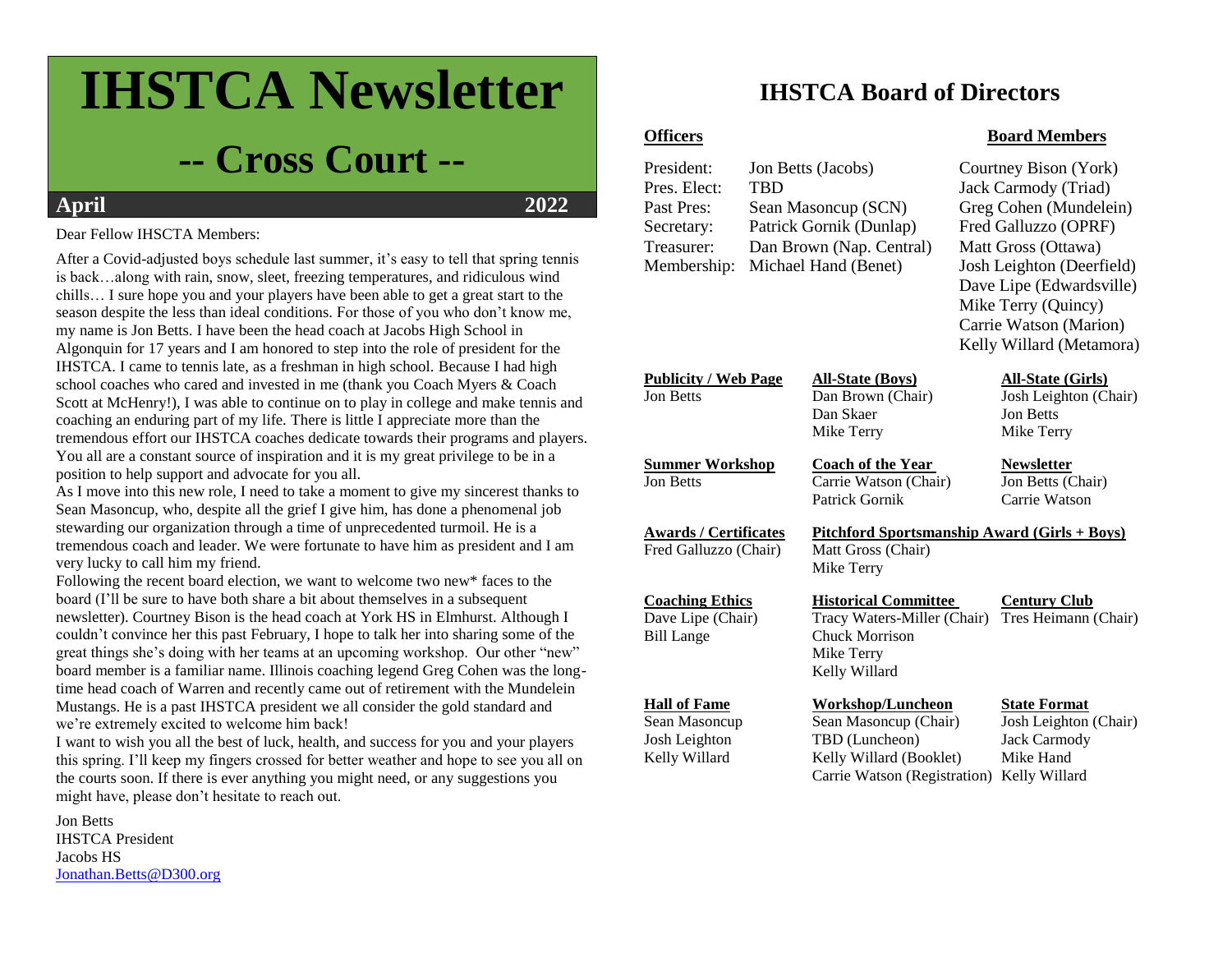# **IMPORTANT DATES**

| <b>Boys' Season:</b>                                  |                 |
|-------------------------------------------------------|-----------------|
| List of Participants due                              | May 17, 2022    |
| <b>Sectional Seeding Meeting</b>                      | May 18, 2022    |
| Sectionals                                            | May 20, 2022    |
| <b>Pitchford Nominations Due</b>                      | May 23, 2022    |
| <b>State Finals Seeding Meeting</b>                   | May 24, 2022    |
| <b>State Finals</b>                                   | May 26-28, 2022 |
| <b>Season Ends</b>                                    | May 28, 2022    |
| On the Horizon:<br><b>IHSTCA Summer Board Meeting</b> | July 20, 2022   |
| <b>IHSTCA Summer Coaches Workshop</b>                 | July 25, 2022   |
| 2023 IHSTCA Winter Workshop                           | Feb. 3, 2023    |

# **Helpful Resources**

[2022 USTA Friend at Court](https://www.usta.com/content/dam/usta/2022-pdfs/2022%20Friend%20at%20Court.pdf)

# [IHSTCA Website](http://www.ihstca.org/)

# **USTA Tennis Service Representatives:**

Bret Schrama – [Bret@midwest.usta.com](mailto:Bret@midwest.usta.com) Gina Jasovic – [Gina@midwest.usta.com](mailto:Gina@midwest.usta.com) Mary Beth Bowman – [MaryBeth@midwest.usta.com](mailto:MaryBeth@midwest.usta.com)

# **Great Podcasts for Your Listening Pleasure:**

The Metro East Sports Podcast – Dave Lipe (Edwardsville) CourtSide with Beilinson Tennis – David Beilinson (Glenbrook North)

# **PITCHFORD SPORTSMANSHIP AWARD**

Pitchford Award winners demonstrate great sportsmanship and academic excellence, are great team members, and are active in their school and community. Don't delay, please submit your spring nominations to Matt Gross [\(mgross@ottawahigh.com\)](mailto:mgross@ottawahigh.com) by May 23rd

# **2021 GIRLS' AWARD WINNER**

# **Margaux Bruce (Marion HS), Class A**

In recommending Margaux, Herrin HS Head Coach Matt Snell shared: *Margaux's sportsmanship was always on full display. Her smile is ever-present. Oftentimes, I would have players lose to Margaux and complain that she made it so easy to lose to her because she was so nice. She complimented and gave tips to our younger players and is involved with teaching junior players the game she loves.*

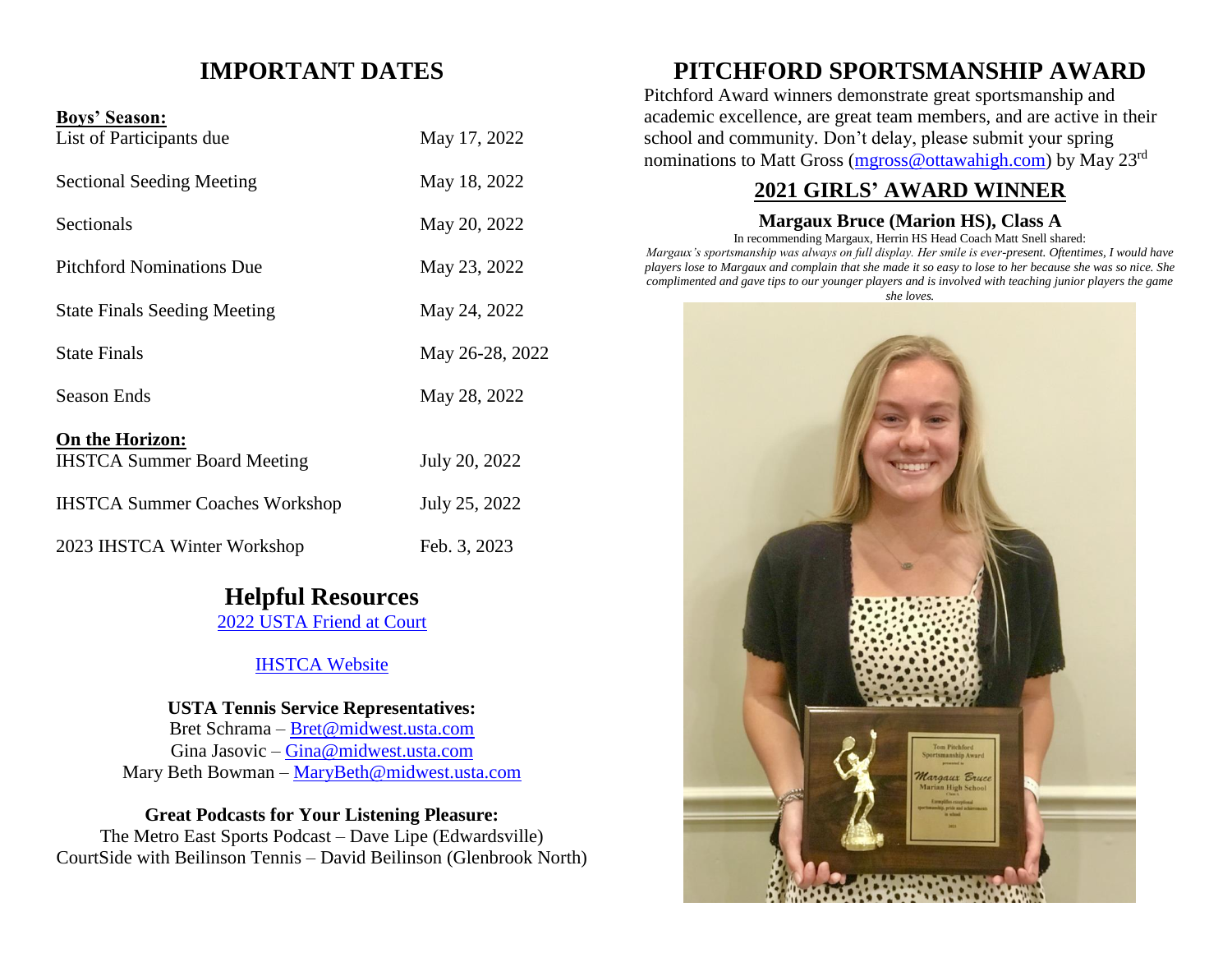# **GIRLS' ALL-STATE HONORS** *Class 2A*

#### **Class AA Singles – First Team**

Sarah Wang Stevenson<br>Autumn Rabiohns (Lake Forest) Autumn Rabjohns Jessica Kovalcik Plainfield North Anna Wiskowski Hinsdale Central Madison Liu New Trier Margaret Forkner Libertyville Chase Metcalf Hinsdale South Sofia Olaru Naperville Central

#### **Class AA Singles – Second Team**

Shannele Lopez Glenbard West Lizzie Isyanov York Nicole Hu Hinsdale Central Maia Loureiro Sandburg Katrine Boianov Lake Zurich Julia Ross New Trier Lena Dogadalski Libertyville Katelyn Wu Glenbrook North

#### **Class AA Singles – Third Team**

Valentina Bellagamba Deerfield Jenna Horne Glenbrook South Jessica Popiol Bartlett Peyton Oda Elk Grove Amy Park Rockford Auburn Clare Lopatka Benet Academy Kaitlyn Strilich Conant Abby Penados Niles West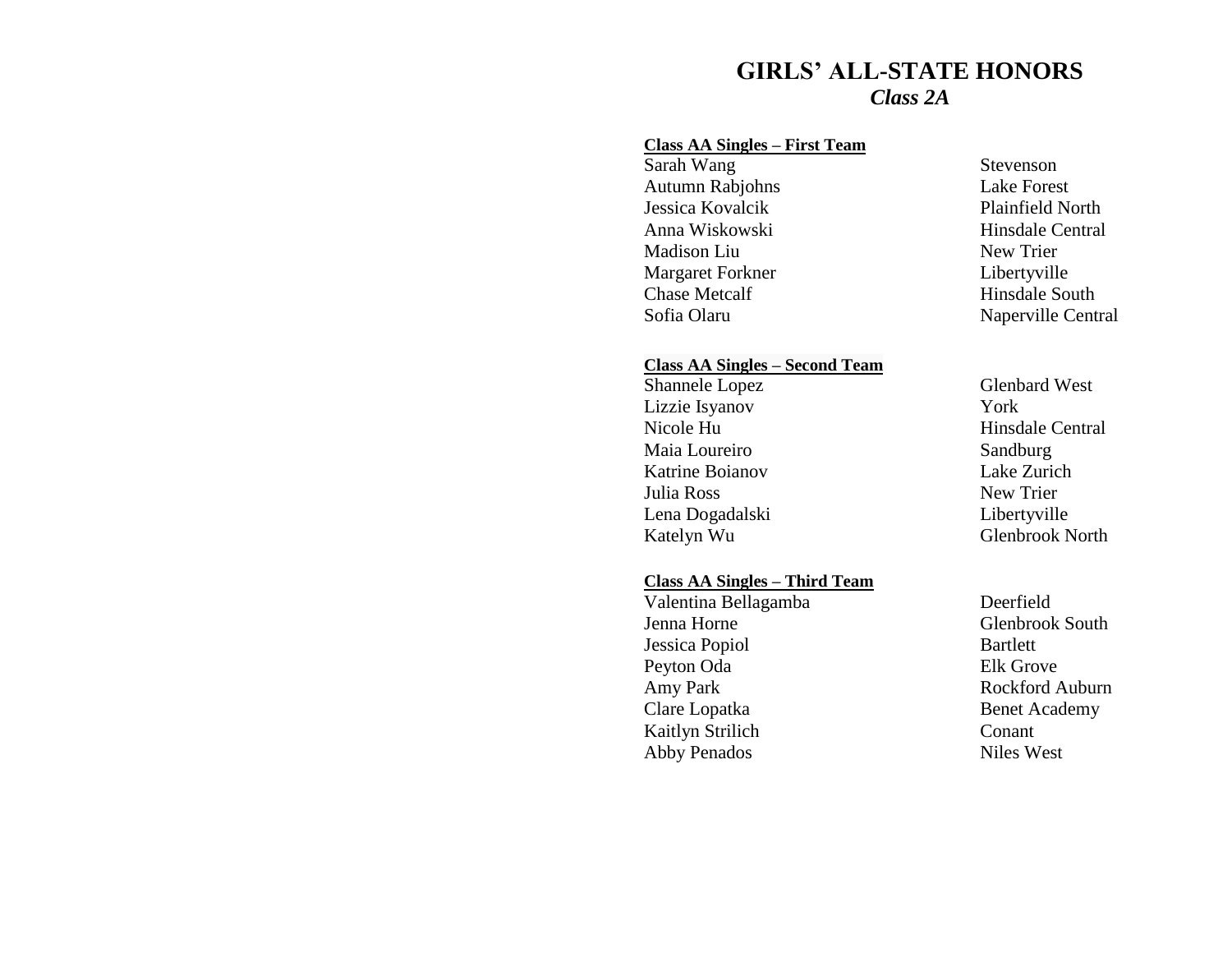# **GIRLS' ALL-STATE HONORS**

# *Class 1A*

#### **Class AA Doubles – First Team**

Lainey O'Neil & Isabelle Chong Lake Forest Sophia Kim & Katie Dollens Hinsdale Central Jayna Dunwoody & Jenna Stevens Whitney Young Abbey Lee & Natalie Schoen Deerfield Ainika Hou & Sonia Mehta Stevenson Lucy Parrilli & Keri Rothenberg New Trier Gracie Ha & Sonal Matta Fremd Abby Carl & Olivia Paik Barrington

#### **Class AA Doubles – Second Team**

Sophia Denizov & Alexandra Popa Glenbrook South Zoe Limparis & Bridget Novatoney<br>
Hinsdale Central Allison Lee & Bella Schoen Deerfield Brooke Coffman & Gabby Lee Naperville North Anna Mayes & Kruthi Sudhir Normal Community Bella Lins & Leah Puttin Batavia Abigail Allen & Emiley Piao Neuqua Valley<br>
Eva Zaskowski & Mina Radosavlievic Maine South Eva Zaskowski & Mina Radosavljevic

#### **Class AA Doubles – Third Team**

Kaya Trumbo & Isha Desai Jacobs Kate Herlihy & Thea Surya Stevenson Amani Alvi & Priya Shah Barrington Elizabeth Fausey & Mira Kernagis Glenbard West Keira Botjer & Coco Zabel New Trier Ellie Peskin & Alexa Stolyarov Glenbrook North Mariel Runyan & Gabby Runyan Bloomington Molly Murphy & Rae Cohen Highland Park

#### **Class A Singles – First Team**

Brooklyn Siegel Wolcott Prep Maya Jha Payton Prep

#### **Class A Singles – Second Team**

Lexi Ellis Danville Gracie Cittadino Johnsburg Maia Nowicki St. Viator

### **Class A Singles – Third Team**

Kate Rector **Alleman** Jocelynn Carmody Triad Lorenza Foster-Simbulan Glenbard South Lanie Carder Flora Kate Trifilio Fenwick Emily Kowalke St. Anthony Carlie Miller LaSalle-Peru Ella Marvel Ottawa

Emma Baker Chicago University Emma Davis Providence Catholic Savannah Webb Richmond-Burton Karishma Bhalla Grayslake Central Crystina Lee Timothy Christian Agnes Cross Sacred Heart-Griffin

Maddy Swisher St. Thomas Moore Sanskriti Sarav Chicago University Julia Wojtowicz Peoria Richwoods Lia Quintero Quincy Notre Dame Monica Wendle Marquette Catholic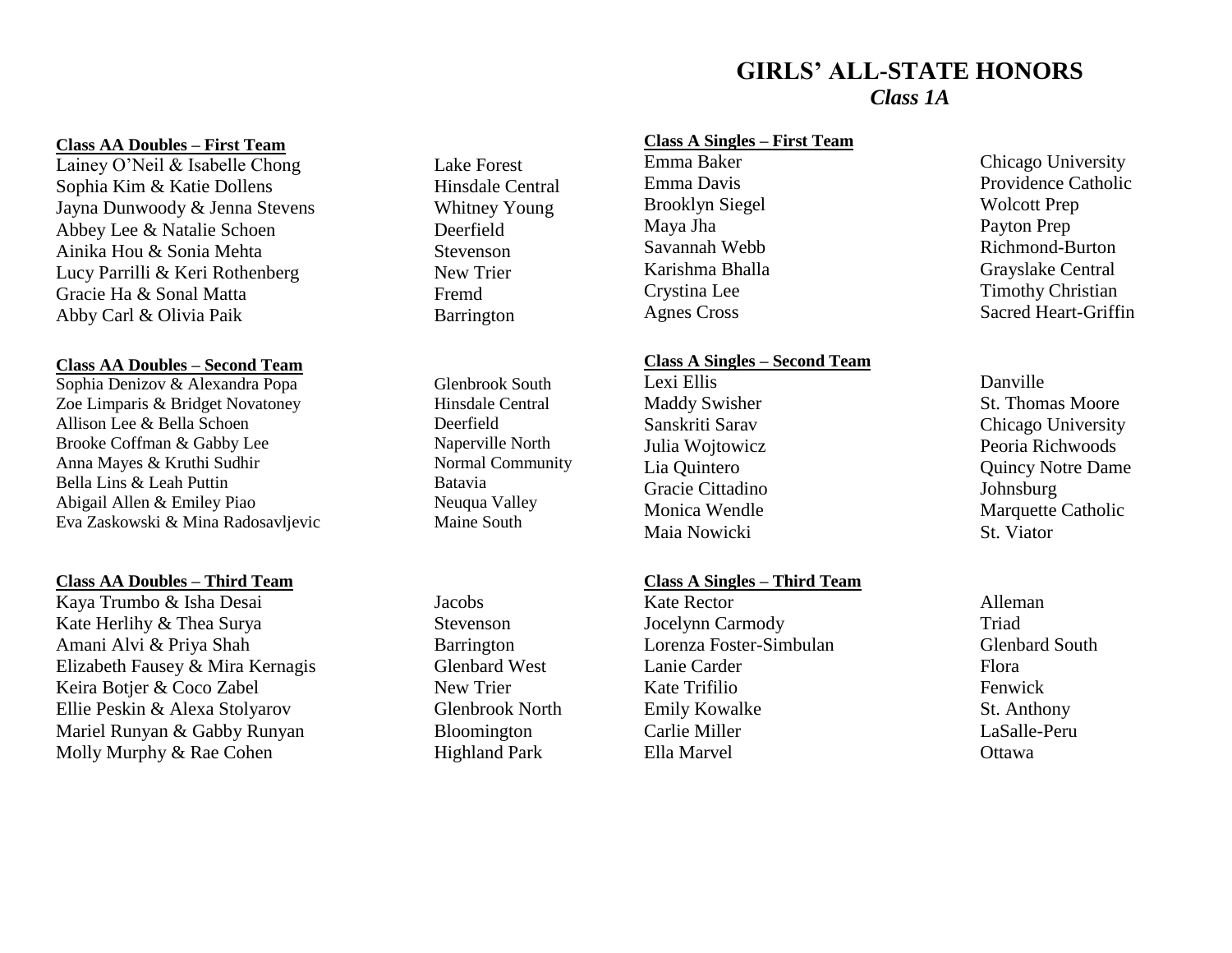#### **Class A Doubles – First Team**

Alyssa Batcheler & Lucy Mitchell Latin School Emilee Pak & Sophie Baker Chicago University Addison Lanton & Noelle Lanton Elgin Academy Alice Mihas & Talia Truska<br>
Latin School Macy Probst & Isabelle Hemmen Teutopolis Trinity Hardin & Megan Trifilio Fenwick Sophia Esquivel & Megan Hackman Wauconda Paola Almeda & Layla Shah Chicago University

#### **Class A Doubles – Second Team**

Allison Jodoin & Meredith Garcia St. Viator Rachel Abraham & Maeve Paris Fenwick Lucy List & Annie List Robinson Clarissa Chen & Jane Carter Timothy Christian Josie Hotsinpiller & Ava Towne Danville Maggie Ames & Lauren Emm Central Catholic Olivia Reynolds & Theresa Bartelme Peoria Rich Brooke Martin & Haley Martin Normal University

## **Class A Doubles – Third Team**

Julia Musgrave & Reagan Martyn Rochester McCahey Hardy & Makenzie Hyland Nazareth Audery Litfin & Jillian Paulson Wheaton Academy Shikha Agarwal & Mary Meghrian Dunlap Ayanna King & Brooke Anderson Morgan Park Acad Karen Speer & Sami Hartoin Triad Lily Ingram & Elise Noble Jersey Amber Ehrlich & Simmi Mander Glenwood

*The IHSTCA would like to congratulate all the players and coaches for their accomplishments at the 2021 state finals!*

# **Open Dates**

## **Boys Spring 2022**

 $>$ Glenbard West is looking for a last minute addition to the 38<sup>th</sup> annual running of the 2s/3d Hilltopper Invite THIS SATURDAY!!! (4/16). Email head coach [Tad\\_Keely@glenbard.org](mailto:Tad_Keely@glenbard.org)

> O'Fallon is looking to fill 2 dates this spring for our varsity boys. Quad or Tournament preferred but would also be fine with a dual match. Preferred dates for us include: 4/16 and 4/23 If you have any openings, please contact Doug Mennerick (mennerickd@oths.us) or Erin Thoman [\(thomane@oths.us\)](mailto:thomane@oths.us)

> Rockford Auburn is looking for a Varsity Boys Tennis Quad or Invite on Saturdays, 4/16. If you have an opening please contact AD Brad Pemberton [brad.pemberton@rps205.com](mailto:brad.pemberton@rps205.com)

> Geneva HS is looking for additional JV Invites/Tournaments for this Spring Season. Please contact Dave Carli, AD [dmcarli@geneva304.org](mailto:dmcarli@geneva304.org)

#### **Girls Fall 2022**

> Geneva HS is looking for JV2 girls tennis tournaments to join for the 2022/23 season. If you have an opening please email or call Dave Carli, AD. dmcarli@geneva304.org 630-463-3812

> One team needed for a Varsity Girls Tennis Quad 9/17/22 with Benet, St Viator and Joliet Catholic. Email [mhand@benet.org](mailto:mhand@benet.org)

> Looking for additional girl tennis matches for the fall 2022 season. If interested please email AD Rick Palme rat [rpalmer@imsa.edu](mailto:rpalmer@imsa.edu)

>Looking for teams for our 32-Team Jacobs Golden Eagles Team Duals Tournament 8/19 & 8/20. Please email [jonathan.betts@d300.org](mailto:jonathan.betts@d300.org)